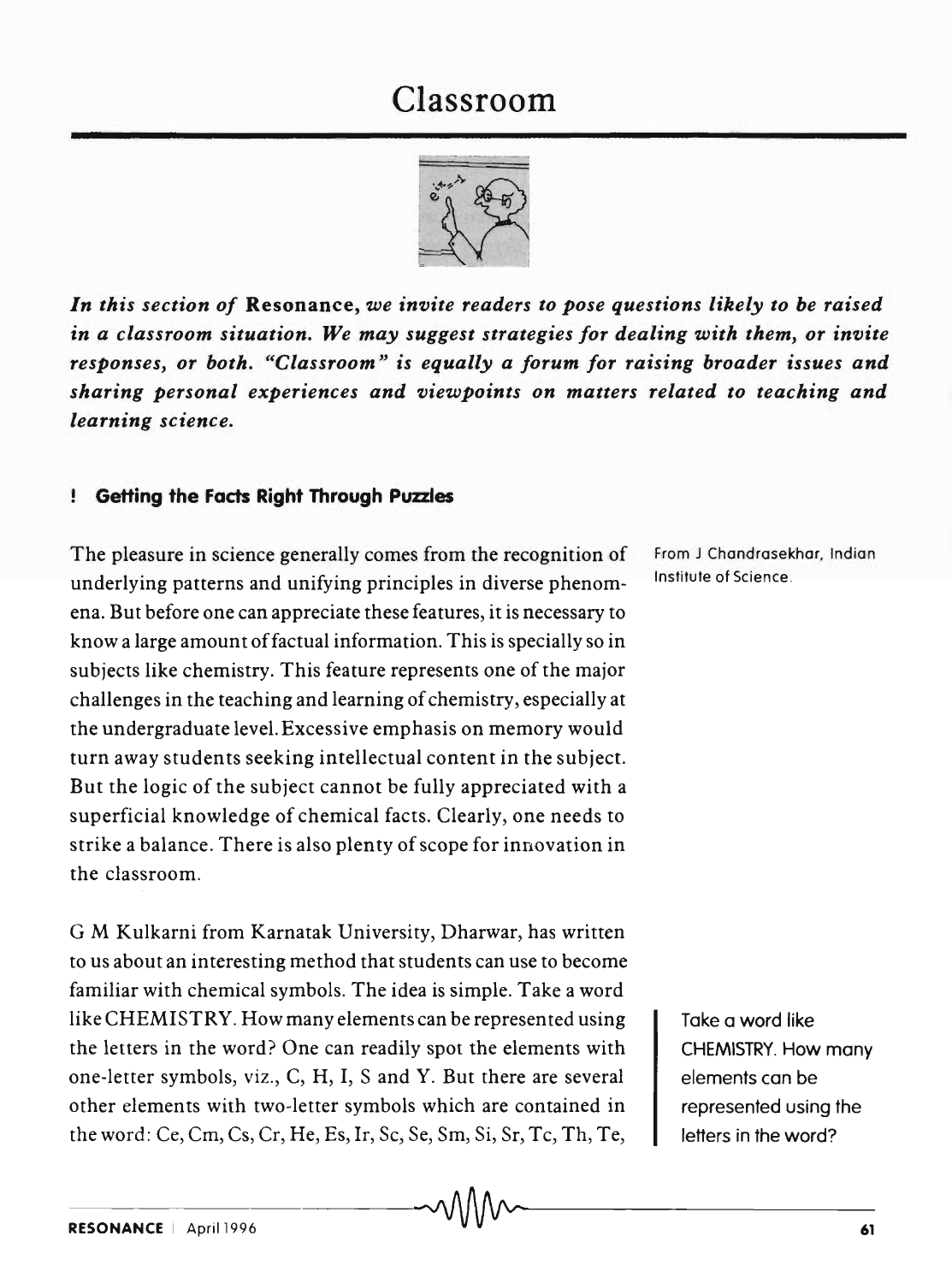Tm, Ti, Rh, and Re. There are 24 elements (one more, if we accept the name Meitnerium and symbol Mt for element 109) which are contained in the word CHEMISTRY!

The game (assignment?) can have endless variations. We just have to try out a different word. Kulkarni says this type of puzzle worked wonders in her class. The students mastered the symbols of the periodic table and enjoyed the process.

I would like to suggest another puzzle along the same lines for learning about proteins. The naturally occurring amino acids are now represented by one-letter codes (see the poster in *Resonance,* Vol 1, No.1, 1996). Students may be asked to work out the sequence of residues from a word. For example, in this code CHEMISTRY stands for a peptide with 9 residues in the specific sequence: cysteine-histidine-glutamic acid-methionineisoleucine-serine-threonine-arginine-tyrosine.

It must be noted that the aminoacid code is a restricted alphabet with only 20 letters. Some words can be made, but others not. It is amusing that peptides with the sequence CHEMISTRY, PHYS-ICS and MATHEMATICS are possible, but there is no peptide called BIOLOGY (There is no amino acid with the code B or 0).

## **! McKays Proof of Cauchys Theorem on Finite Groups**

The purpose of this note is to present a beautiful proof of Cauchy's theorem on finite groups by J M McKay *(American Mathematical Monthly, Vol.* 66 (1959), page 119). Cauchy's theorem states that if a prime *p* divides the order of a finite group G then there is an element of order  $p$  in G, In fact, McKay's proof shows that there are at least *p* of them.

To begin with, consider the case of  $p=2$ , i.e., when G is of even order. The number of elements in  $G$  other than the identity element is odd. Pair off each element other than the identity with its inverse. Since the inverse of an element is

From C S Yogananda, Indian Institute of Science

Cauchy's theorem on finite groups states that if a prime  $\mathcal{D}$ divides the order of a finite group G then there is an element of order  $p$  in  $G$